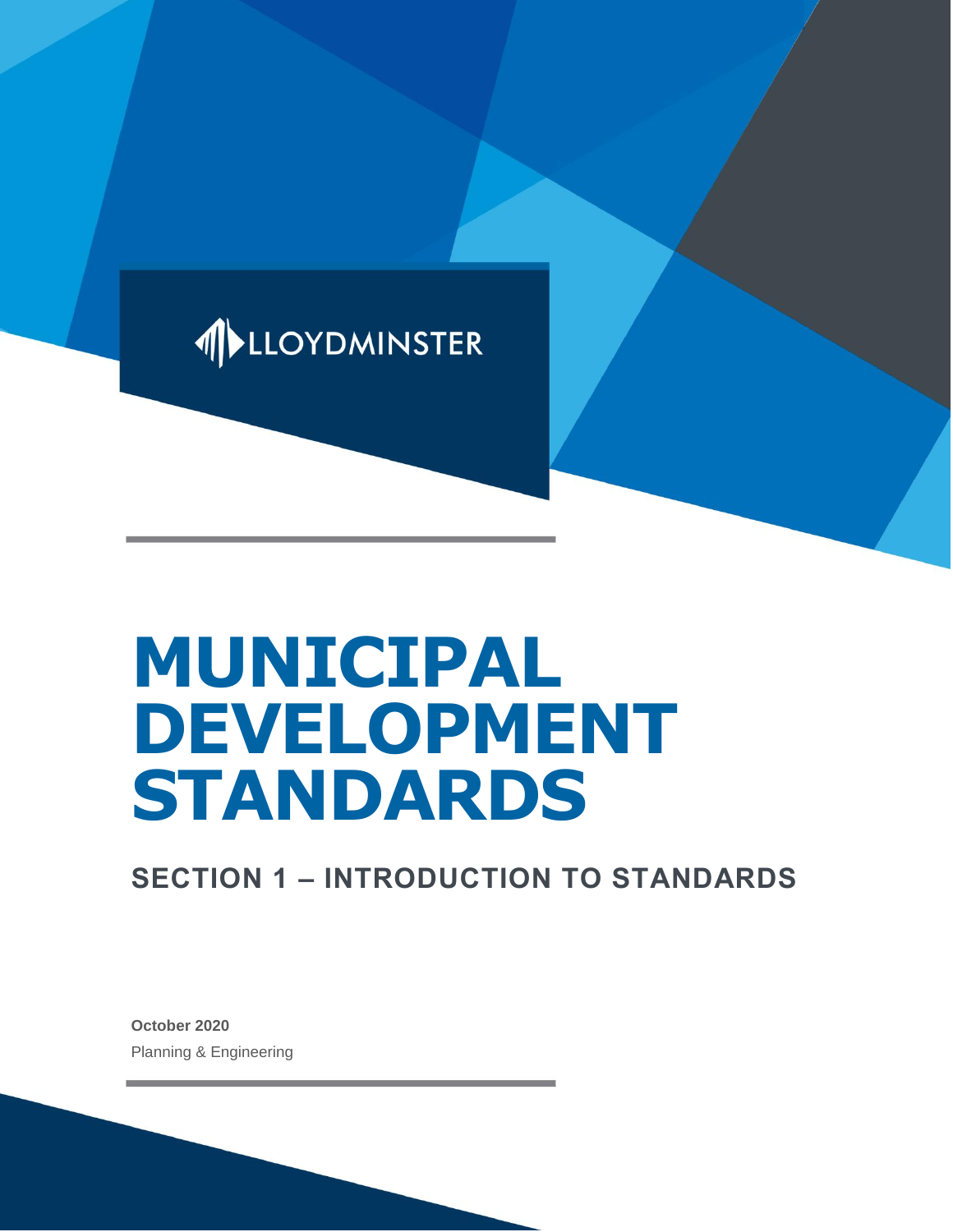

| <b>SECTION</b>                                                              | <b>PAGE</b> |
|-----------------------------------------------------------------------------|-------------|
| Introduction to Standards                                                   | $1 - 2$     |
| Foreword<br>1.1                                                             | $1 - 2$     |
| 1.2<br>Scope                                                                | $1 - 2$     |
| <b>Municipal Development Standards</b><br>1.2.1                             | $1 - 2$     |
| Redevelopment<br>1.2.2                                                      | $1 - 2$     |
| Relationship: City and Developer<br>1.3                                     | $1 - 2$     |
| <b>Definitions</b><br>1.4                                                   | $1 - 2$     |
| <b>Reference Materials</b><br>1.5                                           | $1 - 5$     |
| Local Authority Freedom of Information and Protection of Privacy Act<br>1.6 | $1 - 5$     |

## **TABLE OF CONTENTS**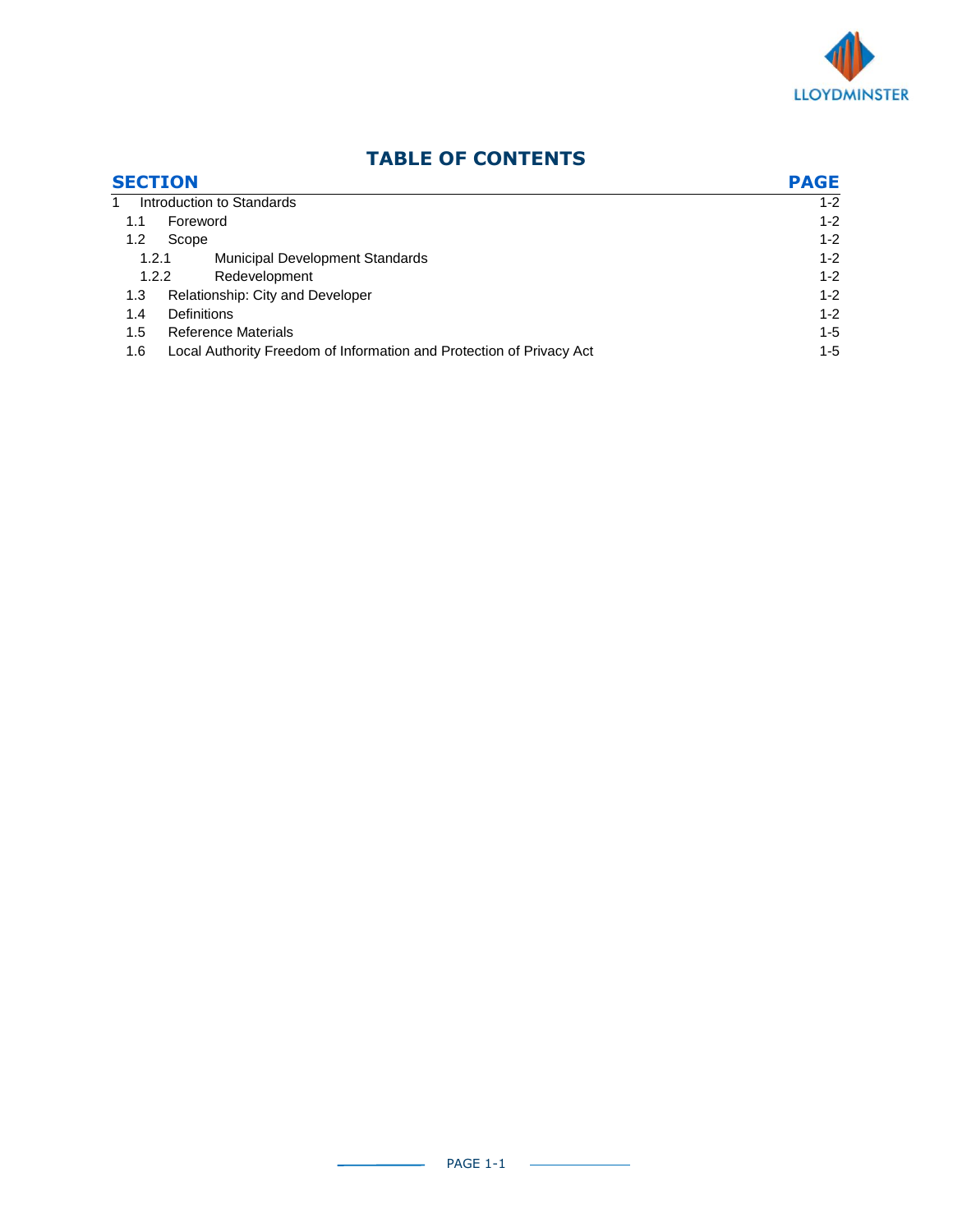

### **1 INTRODUCTION TO STANDARDS**

#### **1.1 Foreword**

This collection of documents, the "City of Lloydminster Municipal Development Standards", has been prepared to guide designers and the development industry in the design of municipal improvements and systems that will meet the requirements of the City of Lloydminster. These Standards encourage good engineering and construction practices, and reflect the minimum requirements acceptable to the City, but are not meant to limit creativity and innovation in design. Any deviation from these minimum Standards must be discussed with, and requires a written request to, the City for approval prior to implementation.

These Standards will be updated on an as-required basis. Persons in receipt of and using the Municipal Development Standards are required to ensure they have the latest revisions. Current revisions of the document are available on the City's website [\(www.lloydminster.ca\)](http://www.lloydminster.ca/). Users of these Standards may request changes to be considered for future revisions, or identify errors or omissions for correction, using the Request for Changes to Publications form, found on the City's website.

#### **1.2 Scope**

#### **1.2.1 Municipal Development Standards**

These Standards and related procedures apply to the preparation and submission of engineering drawings, as well as the construction of municipal improvements and lot services in both rural and urban residential, commercial and industrial developments and include:

- Water distribution systems and lot service connections;
- Sanitary sewage systems and lot service connections;
- Storm collection systems, including stormwater management facilities, lot grading and lot service connections;
- Roadways, sidewalks, curb and gutter and lane improvements;
- Shallow (franchised) utilities (e.g. gas, power, lighting, telephone and cable television);
- Landscaping requirements including hard and soft elements and walkway systems.

#### **1.2.2 Redevelopment**

These Standards also apply to the redevelopment of residential and industrial/commercial lands. Where a unique situation arises that requires deviation from these Standards, a written request must be submitted in advance to the City, as detailed in Section 2.2.4.

#### **1.3 Relationship: City and Developer**

Upon issuance of a Construction Completion Certificate for a development that includes Municipal Improvements, the City agrees to provide municipal services as they are generally provided within the rest of the city. Upon the expiration of the two (2) year warranty period and the execution of a Final Acceptance Certificate by the City, all municipal improvements and the responsibilities thereof are taken over by the City. For that reason, the City is charged with the responsibility of ensuring that all municipal services provided in lands being developed meet minimum acceptable standards, so that the municipal services can be properly operated and maintained for the benefit of the end users of the new development.

For these reasons, approvals are necessary prior to any aspect of construction commencing, and it is required that the City be involved in all aspects of servicing and land development, including performing periodic inspections of construction as it is in progress.

#### **1.4 Definitions**

In this document the following words and terms have the following definitions: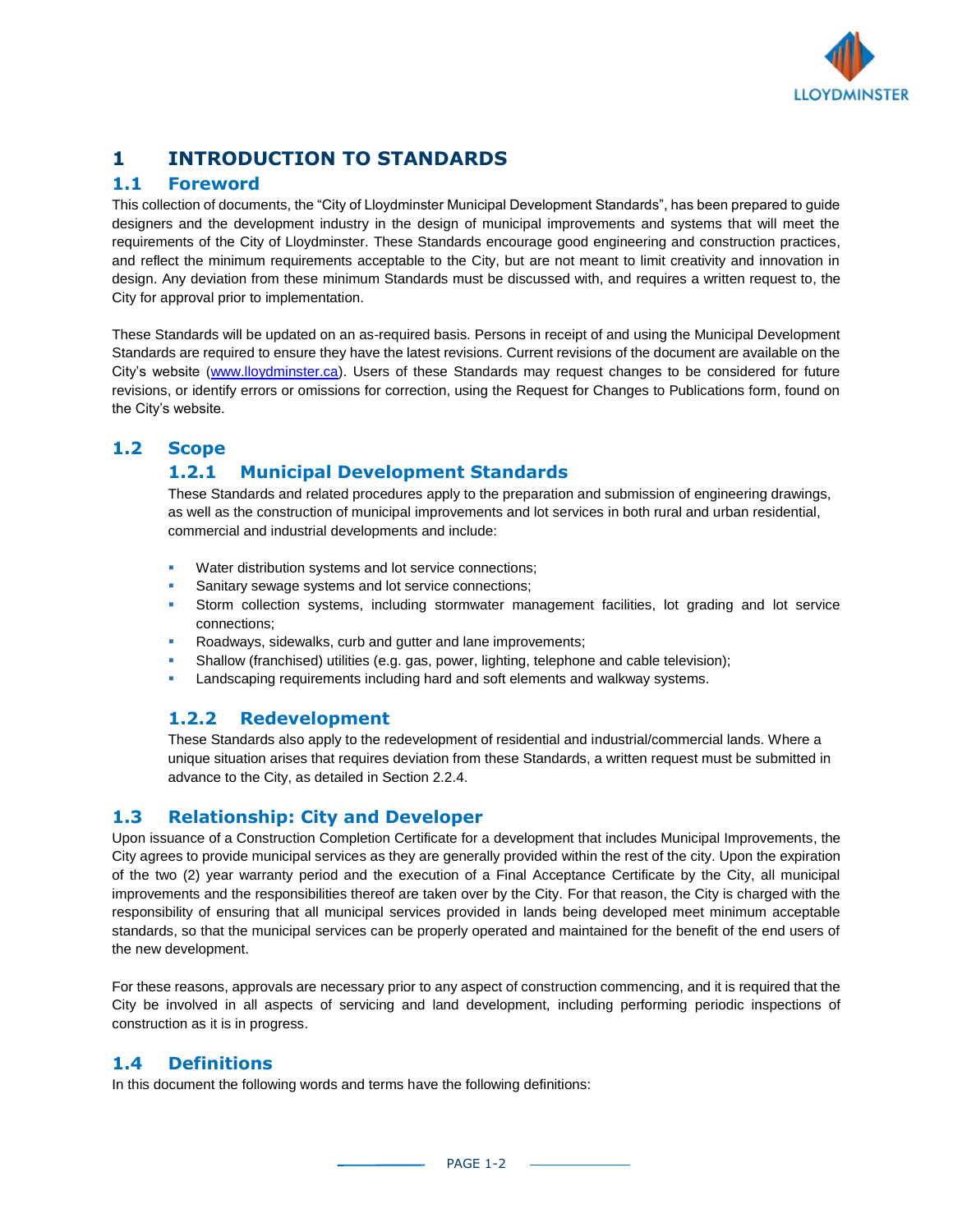

- "City" refers to the corporation of the City of Lloydminster, its departments and employees.
- "Commercial/Industrial" means a lot where the land use district of the lot is designated as Industrial, Commercial or Direct Control under the Land Use Bylaw.
- "Contractor" means any person, persons or corporation which will undertake installation of municipal services or infrastructure on behalf of either the Developer or the City.
- "Construction Completion Certificate (CCC)" means a certificate issued by the Consulting Engineer and executed by the City, confirming that:
	- o the work is accepted by the City as complete and operational;
	- o all deficiencies have been resolved to the satisfaction of the City; and
	- o the warranty period for the work has commenced.
- "Developer's Consultant" or "Consulting Engineer" or "Engineering Consultant" means the Professional Engineer retained by the Developer to be responsible for the design, layout and supervision of installation; recording as-built information; certifying the installation is in accordance with the standards, design drawings and design specifications; and performing these duties in connection with the provision of municipal improvements as set out in this document.
- "Developer" means any person, persons or corporation which has applied to subdivide and/or develop, or to service an existing parcel of land, whether as the owner or an agent for the owner of the land.
- "Easement" means an easement, interest or right held by the City of Lloydminster for the purpose of providing utilities, access or drainage.
- "Engineer" means an individual appointed by the City that represents the City in any engineering or related functions.
- "Environmental Reserve (ER)" means land owned by the City to be preserved in its natural state. Environmental Reserve includes swamps, gullies, ravines, natural drainage courses, flood plains, steep slopes and shorelines and is defined in the Municipal Government Act of Alberta and the Planning and Development Act of Saskatchewan.
- "Erosion and Sedimentation Control Plan (ESC Plan)" means a detailed plan outlining the measures to be taken, and best management practices to be implemented, to control erosion and transportation of sediment as a result of development.
- "Final Acceptance Certificate (FAC)" means a certificate issued by the Consulting Engineer, confirming that:
	- o the work is complete, in conformance with the Municipal Development Standards and the approved drawings;
	- $\circ$  all deficiencies and maintenance work have been resolved to the satisfaction of the City; and
	- o the warranty period for the work has expired.

The City, in executing this certificate, accepts that the warranty period has expired, and assumes responsibility for the municipal improvements. A copy of the Final Acceptance Certificate, and a checklist for its completion, can be found in Appendix 2A.

▪ "Landscape Architect" means a registered or licensed member, in good standing, of the Alberta or Saskatchewan Association of Landscape Architects, dependent upon which province the development is in. The City may in its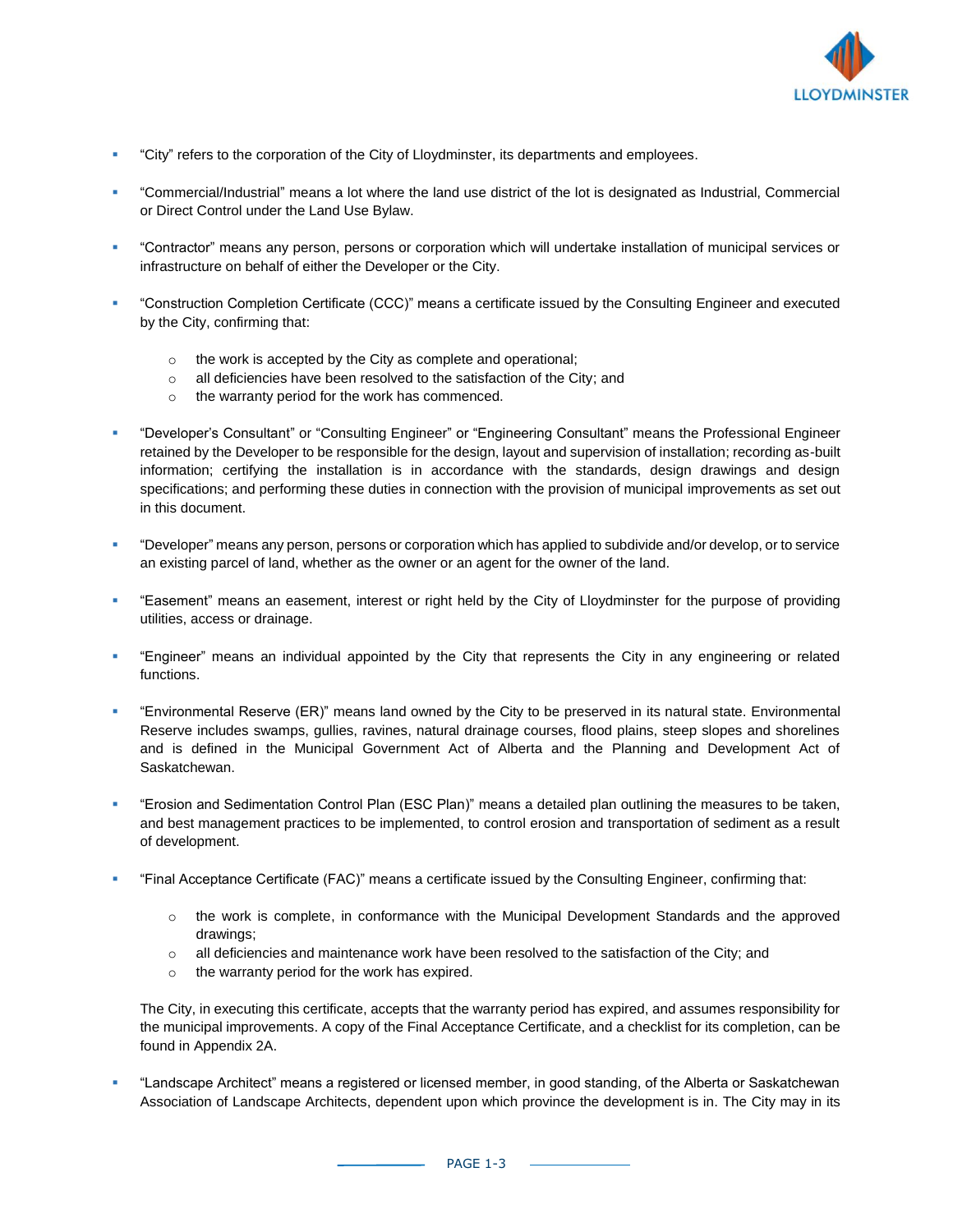

sole discretion, upon review of qualifications and/or portfolios, accept other consultants as an alternative to a registered or licensed Landscape Architect.

- "Landscape Consultant" means the Landscape Architect that is retained by the Developer to be responsible for the preparation of design drawings, and design specifications; performing, or appointing a qualified representative to perform, the layout and supervision of the installation of landscaping and related work; recording as-built information; certifying that the material and installation is in accordance with these standards, design drawings, and design specifications; and performing those duties in connection with the provision of municipal improvements as set out in these Municipal Development Standards.
- "Maintenance" means the Developer's sole responsibility for any and all repairs and replacements of any improvements which may, in the opinion of the City, become necessary during the warranty period.
- "Municipal Improvements" means items of municipal infrastructure which are constructed by the Developer to service the development, and then become the property of the City following the conclusion of the warranty period. They include, but are not limited to, items such as: deep utilities, shallow utilities, franchise utilities, roadways, lanes, street lighting, and landscaping.
- "Municipal Reserve (MR)" means land owned by the City for the development of parks and school grounds pursuant to the *Municipal Government Act* of Alberta. In Saskatchewan, Municipal Reserve is defined pursuant to the *Planning and Development Act*. Alberta and Saskatchewan definitions differ in their explanation of Municipal Reserve.
- "Municipal Utility Parcel (MUP)" means land designated for a public utility in Saskatchewan, as defined in the *Planning and Development Act* of Saskatchewan.
- "Open Space" or "Public Open Space" means any parcel of land or body of water which is set aside and reserved for public use including Municipal and Environmental Reserves.
- "Professional Engineer" means a registered or licensed member, in good standing, of the Association of Professional Engineers and Geoscientists of Alberta or Saskatchewan, dependent upon which province the development is in. This meaning will be extended to Engineering Licensees in Saskatchewan, and Professional Licensees and Professional Technologists in Alberta, provided the documents or plans they certify are within the scope of their license.
- "Public Utility Lot (PUL)" means land designated for a public utility in Alberta, as defined in the *Municipal Government Act* of Alberta.
- "Qualified Person" means a person who holds a Qualified Person Designation from the Saskatchewan Ministry of Environment.
- "Redline Drawings" means a set of Issued for Construction drawings which have been annotated to reflect any deviation of installed or constructed improvements from the specifications within the drawing. These deviations include, but are not limited to, changes in elevation, horizontal alignment, pipe length, and addition or omission of appurtenances. Deviations must be indicated in red on the submitted drawings. These annotations may be handwritten, provided they are legible.
- "Rural" generally means an area within the city limits with Rural Services.
- "Rural Services" generally means an area with a City owned water distribution system and sewage collection system, with storm drainage collected by roadside ditches.